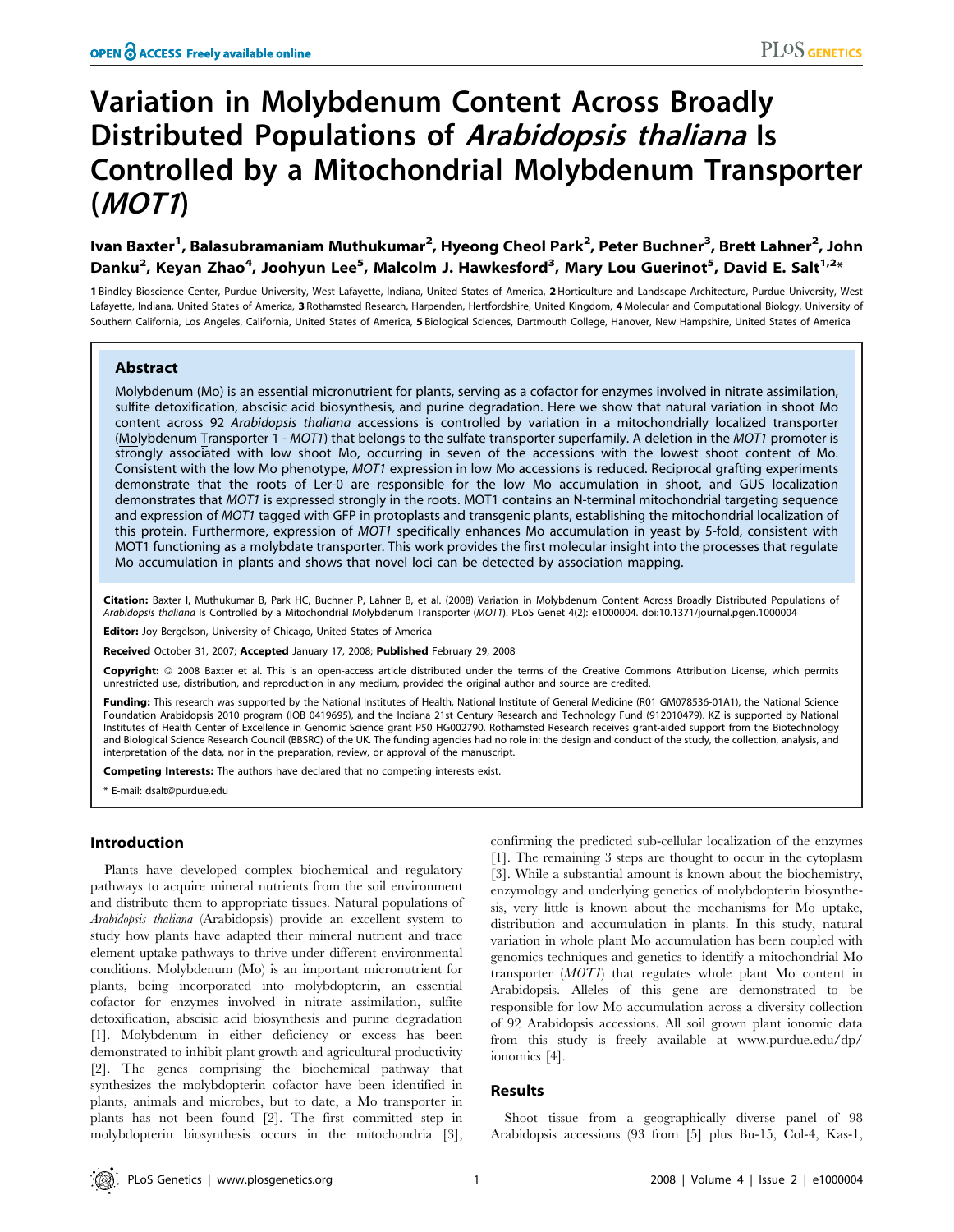#### Author Summary

Plants must acquire all the mineral nutrients they require for survival from the complex chemical and biological environment of the soil. A better understanding of the way plants do this would not only allow improvements in sustainable agricultural productivity, but could also improve human health through enhancement of the nutritional quality of foods. One such essential mineral nutrient required by plants is molybdenum (Mo), which is needed as a cofactor in several critical biochemical reactions, including the utilization of nitrogen from the soil. By searching through numerous natural populations of Arabidopsis thaliana (Arabidopsis), we were able to identify a DNA deletion that drives the natural variation in Mo accumulation observed in these populations. This deletion reduces expression of a gene (MOT1) that the authors establish to encode a mitochondrially localized molybdenum transporter. Loss of expression of MOT1 in the roots of Arabidopsis causes a significant reduction in whole plant Mo accumulation, though the mechanism by which this Mo transporter regulates whole plant Mo from the mitochondria remains to be established.

Ler-0, Ler-2) was screened in an effort to identify accessions which have altered Mo content in shoot tissue (Figure 1A). Based on this survey it was determined that the shoot content of Mo in Arabidopsis is under genetic control (broad sense heritability  $H^2 = 0.48$ ), with an approximately 20-fold difference between the highest and lowest Mo levels observed (Figure 1A) across the diverse set of Arabidopsis accession tested. Shoot Mo content was found to be not normally distributed around the population mean (p $<$ 0.001), with 12 accessions (Ler-0, Ler-1, Ler-2, Van-0, Zdr-6, Kondara, KZ-9, Shadahara, Sorbo, Ll-0, Ts-5, Ws-0) accumulating less than 0.7  $\mu$ g g<sup>-1</sup> Mo, and 9 accessions (Ull2-5, Bur-0,Cvi-0, Nfa-10, Tamm-2, Tamm-27, Fab-2, Var2-1, Spr1-6) accumulating more than 3.1  $\mu$ g g<sup>-1</sup> Mo (grey bars in Figure 1A). We had previously identified Ler as a low Mo accumulating accession of Arabidopsis [6] and all Ler lines tested (which are likely genetically identical), were low in Mo. Shoot tissue of Ler-0 contains 70–80% less Mo compared to Col-0 (Figure 1B), and this difference from Col-0 is observed for Ler-0 when plants were grown with a broad range of Mo concentrations in the nutrient solution (Figure 1C). We selected this accession for further study due to the extensive genetic resources available for this accession, including the availability of genome sequence data and recombinant inbred lines (RIL), along with high density genotype data [7,8].

The analysis of Mo in shoot and root tissue of hydroponically grown Ler-0 and Col-0 plants confirmed the low shoot Mo content of Ler-0 (Figure 2A). Furthermore, Ler-0 also has a reduced Mo content in roots when compared to Col-0, suggesting that the low shoot Mo content is not due to enhanced accumulation of Mo in the roots, but rather to reduced Mo uptake by the roots. Grafting experiments were performed to determine if low shoot Mo in Ler-0 is determined by the root or shoot. Shoots and roots from 5-day old seedlings of Ler-0 and Col-0 were reciprocally grafted, and grafted plants grown for 4 weeks in soil with short days. Plants with Ler-0 roots had significantly lower  $(p<0.01)$  shoot Mo contents than plants with Col-0 roots, whether the shoots were Ler-0 or Col-0. The genotype of the shoot stock had no significant effect on Mo content of the shoot (Figure 3). From this it was concluded that the low shoot Mo content of Ler-0 is driven solely by the roots.

## Mapping the Loci Responsible for the Low Mo Content of the Landsberg Erecta Arabidopsis Accession

In a Ler-0 $\times$ Col-0 cross 51 of the 200  $\overline{F}_2$  progeny analyzed were found to have low shoot Mo contents similar to the Ler-0 parent. This ratio is consistent with the hypothesis that the low Mo phenotype in Ler-0 is controlled by a single locus, or several closely linked loci  $(p<0.00001$  by Shapiro test for normality). Similar segregation patterns were observed in an F2 population derived from a Ler-0 cross to an ionomics mutant  $(1450I)$  in the Col-0 background. To obtain a rough map position, a bulk segregant analysis (BSA) experiment [9] was performed with microarray detection of genetic markers [10,11], using  $(14501$ [Col-0] $\times$ Ler-0)  $F_2$  plants. Plants with the lowest shoot Mo contents (n = 40) and plants with Mo shoot contents similar to Col-0 ( $n = 40$ ) were pooled separately, and genomic DNA from each pool hybridized to the Affymetrix Arabidopsis ATH1 DNA microarray. Using the oligonucleotide probes on the DNA microarray which show differential hybridization between Ler-0 and Col-0 as genetic markers (Single Feature Polymorphisms or SFP), the locus responsible for the low shoot Mo content in Ler-0 was mapped to an area centered at 11 Mb on chromosome 2 (Figure 4A).

To further narrow down the map position of the locus controlling low shoot Mo content in Ler-0, the Col- $4 \times$ Ler-0 RIL population [12] was used to identify seven recombinants in the mapping region we had previously determined from the BSA. DNA microarray-based genotyping of this Col- $4 \times$ Ler-0 RIL set was used to further refine the break points between Col-4 and Ler-0 genotypes [7,8]. The shoot Mo contents of these seven RILs showed a clear segregation with the genetic markers for Col-4 and Ler-0 within our mapping region, allowing us to classify these lines as having either the Col-0 or the Ler-0 allele for the low Mo locus (Figure 4B). The precise breakpoints identified by Singer et al. [8] allowed the mapping interval to be narrowed to 346 kb on chromosome 2 (10.771 to 11.056 Mb), an interval containing 81 genes. Candidate genes from this interval were selected based on annotation and expression differences between Col-0 and Ler-0 (T. Singer & S. Briggs, personal communication). T-DNA insertional alleles for these candidate genes were obtained, and the plants scored for low shoot Mo content compared to wild type Col-0. A null mutant  $(mot1-I)$  with an insertion disrupting the coding region of the gene At2g25680 (Salk\_118311, Figure 4D), was observed to phenocopy the Ler-0 low shoot Mo content when grown in either soil (Figure 1B), or shoots and roots when grown hydroponically (Figure 2). Differences in the absolute concentrations of Mo between Col-0 in Figure 2A and 2B are related to differences in growth conditions between these two experiments. The At2g25680 gene was originally predicted to be a putative sulfate transporter, and named  $AtSULT5.2$  [13]. We have renamed this gene MOT1 (molybdenum transporter 1) based on its phenotype of low shoot Mo content. Furthermore, we detected no change in the shoot content of S in mot1-1 (Figure 5) or in the content of Li, B, Na, Mg, P, K, Ca, Mn, Fe, Co, Ni, Cu, Zn, As, Se, and Cd, providing additional support for the reannotation of AtSULT5.2 as MOT1. Quantitative real-time RT-PCR of the MOT1 transcript in mot1-1 and Ler-0 revealed that both these low shoot Mo lines had significantly reduced expression levels of MOT1 in both root and shoot tissue, compared to Col-0 (Figure 6). Van-0, a second low shoot Mo accession (Figure 1B) was also confirmed by qRT-PCR to have low expression of MOT1 (Figure 6). Significantly, we observed no differences in shoot S content between Col-0 and either Ler-0 or Van-0 (Figure 5).

To establish if MOT1 is the locus responsible for the low shoot Mo content of Ler-0 and Van-0, we crossed mot1-1 and Col-0 to both Ler-0 and Van-0 to test for complementation (Figure 7).  $F_1$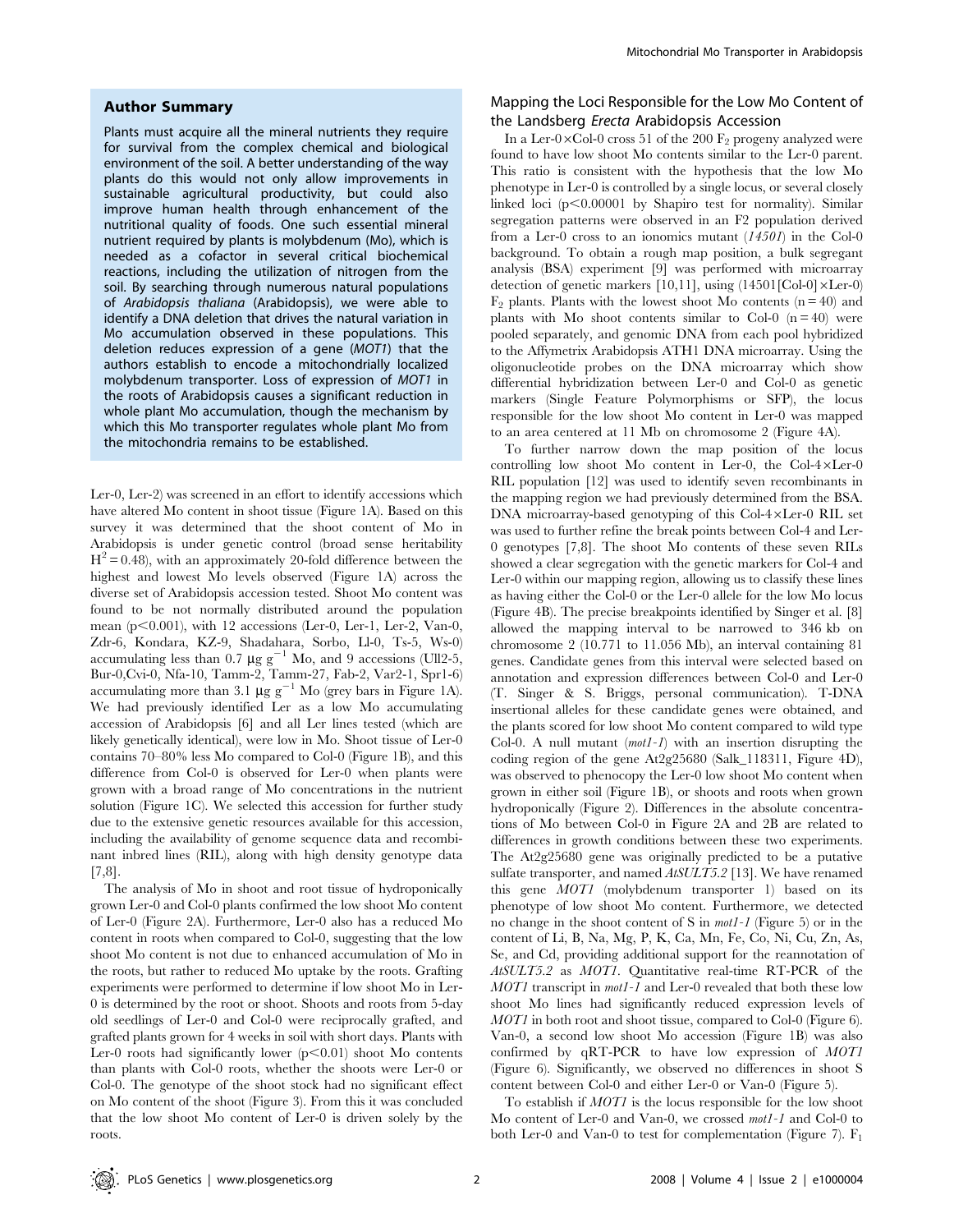

Figure 1. Genetic and physiological analysis of mo in arabidopsis. A: Shoot Mo content across 98 accessions. Histogram of shoot Mo content in 98 Arabidopsis accessions which include 94 from Nordborg et al. (2005). Black bars indicate the distribution of lines having the mot $1^{\text{Ler-O}}$  deletion. Grey lines denote the low and high accessions, as detailed in the text. The black arrow denotes Col-0 Mo content. Shoot Mo concentrations are normalized so that the average of the Col-0 and Cvi-0 means included in each growth tray are equivalent across all trays. Plants were grown in soil for 5 weeks. Data represents median values (average n = 11.6) for each accession. B: Mo accumulation of Col-0, Ler-0, Van-0, mot1-1, st5.1-1 and the mot1- 1st5.1-1 double mutant. Data is shown as a five number summary (the minimum, 1<sup>st</sup> quartile, median, 3<sup>rd</sup> quartile and maximum) for each line, and is summarized from an average of 10 replicate plants for each line. Lower case letters denote groups that are not significantly different from each other at P<0.01 with the Holm correction. Plants were grown in soil for 5 weeks. C: Shoot Mo accumulation in Arabidopsis in response to increasing levels of Mo in the nutrient solution. Mo accumulation in Col-0 (Black) and Ler-0 (Red) after 5 weeks of growth in soil at varying concentrations of Mo in the watering solution. Data is shown as a five number summary for each line, and is summarized from 6 replicate plants for each treatment. doi:10.1371/journal.pgen.1000004.g001

plants from the Ler-0 $\times$ Col-0 and Van-0 $\times$ Col-0 crosses contained significantly different levels of shoot Mo from either parent  $(p<0.005$  for all pairwise t-tests), suggesting that the Col-0 allele of the low Mo locus could only partially complement the Ler-0 allele.  $F_1$  plants from the Ler-0 $\times$ *mot1-1* and Van-0 $\times$ *mot1-1* crosses were found to have significantly lower shoot Mo contents than similar plants from the Ler- $0 \times \text{Col-0}$  and Van- $0 \times \text{Col-0}$  crosses ( $p$ <0.0005). Such data establishes that *mot1-1* is deficient in complementing the low shoot Mo content of both Ler-0 and Van-0. This is strong evidence confirming that the Ler-0 and Van-0 alleles are allelic with the recessive loss of function allele of MOT1.

To determine the polymorphism in the  $MOT<sup>Ler-0</sup>$  allele causal for low shoot Mo content, we sequenced MOT1, including 1 kb upstream and 200 bp downstream of the coding sequence in both Ler-0 and Van-0. We observed 18 polymorphisms in common between Ler-0 and Van-0, as well as several polymorphisms unique to each accession, when compared to the Col-0 reference sequence. These include 15 single nucleotide polymorphisms (SNPs) in the 1 kb upstream region, two SNPs that change two amino acids (I68T and V30L) in the coding region, and a

53 base pair (bp) deletion 27 nucleotides upstream from the translation start site (Text S1). The deletion includes the TATA box (Figure 4C). The altered expression of MOT1 in both of the low shoot Mo accessions, Ler-0 and Van-0, suggested that this 5' deletion may be the causal polymorphism driving low shoot Mo content in these accessions. To obtain further evidence that this deletion is the casual polymorphism driving low shoot Mo content, we performed an association analysis by sequencing the  $MOT1$  5' promoter region containing the 53 bp deletion in Ler-0 and Van-0 across 92 of the accessions originally screened for shoot Mo content (Text S2). Combining this information with the Nordborg [5] genotypes, we were able to scan for significant genetic associations with low shoot Mo content. The 53 bp deletion identified in Ler-0 and Van-0 was found in seven of the 92 accessions tested, and all accessions with the deletion had low shoot Mo content compared to the overall distribution of shoot Mo contents (Figures 4C and 1A). The distribution of p-values for genome-wide associations with shoot Mo contents were skewed towards significance, suggesting a relationship between Mo content and the underlying population structure (Figure S1),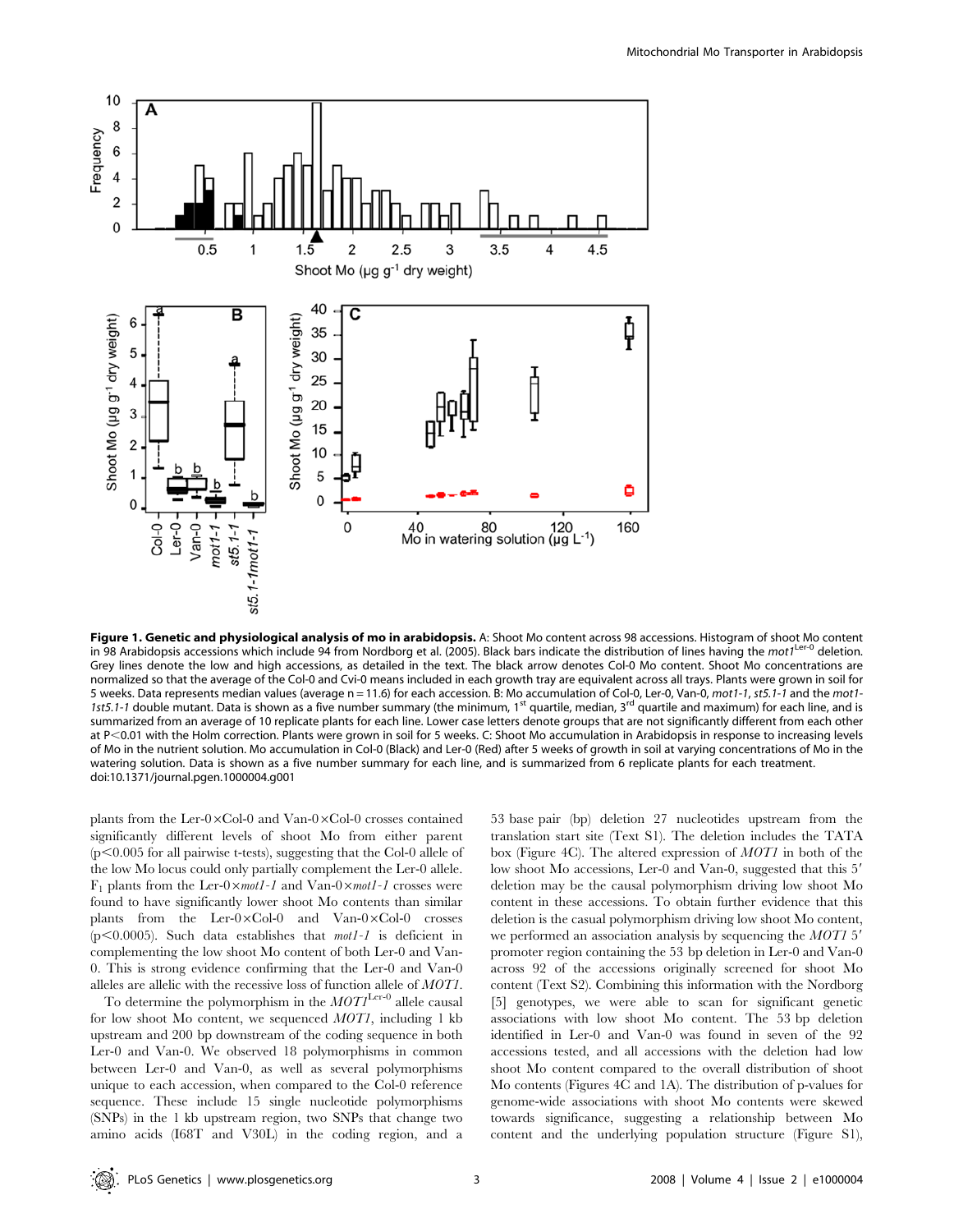

Figure 2. Mo content in the roots and shoots of plants grown hydroponically. Mo content in Col-0 and Ler-0 after 4 weeks growth (A), and Col-0, mot1-1 and the mot1-1st5.1-1 double mutant after 3 weeks growth (B). Presented data are the means of at least three biological replicates, and error bars represent $\pm$ SE. doi:10.1371/journal.pgen.1000004.g002

making the evaluation of individual loci difficult. However, when kinship and population structure were taken into account [14], the presence of the 53 bp deletion was found to be highly significantly



Figure 3. Shoot mo accumulation in Ler-0 is driven by the roots. Mo contents in Arabidopsis plants grafted at 5 days after germination and transferred to soil for growth were determined in self grafted plants of Col-0 ( $n = 32$ ) and Ler-0 ( $n = 11$ ), Col-0 shoot grafted onto Ler-0 root ( $n = 22$ ), and Ler-0 shoot grafted onto Col-0 root ( $n = 15$ ). Data is shown as a five number summary (the minimum,  $1<sup>st</sup>$  quartile, median, 3<sup>rd</sup> quartile and maximum) for each line with outliers denoted by small circles.

doi:10.1371/journal.pgen.1000004.g003

associated with low shoot Mo content  $(p<0.0001)$  and accounted for  $\sim$ 14% of the total variation in Mo accumulation. Once the  $MOTI<sup>Ler</sup>$  loci is accounted for, there were several other markers which showed significant associations with Mo accumulation, and these may represent additional loci of interest (Text S3).

To establish that MOT1 has the capacity to transport Mo, the Arabidopsis MOT1 cDNA was expressed in yeast. Yeast expressing MOT1 were observed to specifically accumulate five time more Mo than vector only controls  $(p<1E-14,$  Figure 8). Furthermore, the accumulation of no other element, including Na, Mg, P, S, K, Ca, Mn, Fe, Co, Ni, Cu, Zn, and Cd, was observed to be altered more than 20% in two independent experiments. This evidence is consistent with MOT1 being a specific molybdate transporter.

## Localization of MOT1 Expression and Sub-Cellular Localization of the MOT1 Protein

To determine the tissue localization of MOT1 expression, Col-0 was transformed with a 1.8 kb MOT1 promoter-GUS construct. In all of the promoter-GUS lines examined, GUS staining was observed in the roots, hypocotyls and leaves (Figure 9). In roots, GUS staining was most pronounced just behind the growing root tip in the primary root (Figure 9A, B), and the lateral roots (data not shown). Cross sections show that the strong GUS staining behind the root tip was restricted mainly to the protodermal cells (Figure 9B2). At the beginning of the elongation zone, GUS staining was mainly restricted to the epidermis and cortex (Figure 9C2). Thereafter, GUS staining in the root also occurred in the vascular tissue (Figure 9D). In the hypocotyls the GUS staining was also mainly restricted to the vascular tissue (Figure 9E). In fully expanded leaves GUS staining was found in the vascular tissue. However, the main vein was less intensely stained than the lateral veins (Figure 9F). During flowering GUS activity was also visible in the vasculature of the stem leaves but not in the vasculature of the stem, flowers or developing siliques including seeds (data not shown).

The sub-cellular localization of the MOT1 protein was determined by transiently expressing a MOT1 C-terminal GFP translational fusion construct in shoot derived Col-0 protoplasts (Figure 10A–10D), and by stable ectopic expression of a similar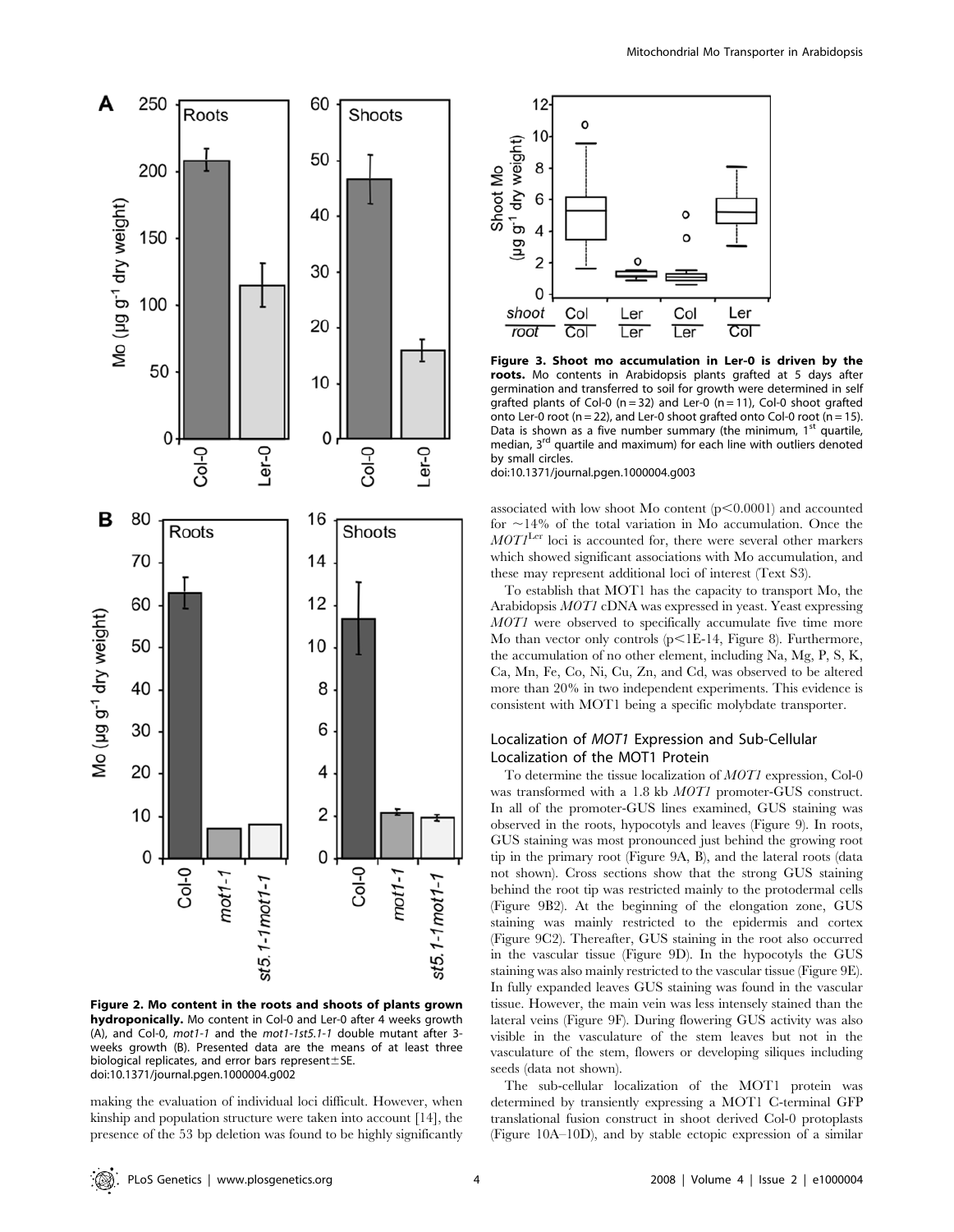

Figure 4. The locus determining low shoot Mo content in Ler-0 Maps to the MOT1 Gene. A: Bulk Segregant analysis of the low shoot Mo content in an F2 population from a Col-0xLer-0 cross.Data are presented as a scaled pool hybridization difference (SPHD), representing the difference between the hybridization of the two pools at the SFPs, scaled so that a pure Col-0 pool would be at  $-1$  and a pure Ler-0 pool would be at 1. The pools were prepared from F2 plants with a low Mo content (n=40) and F2 plants with a high Mo content (n=40). SFPs were scored after hybridization of genomic DNA prepared from these pools to Affymetrix ATH1 DNA microarrays. Dotted lines denote likely location of the causal loci. B: Shoot Mo content and genotype on chromosome II of selected Col-0xLer-0 RILs. The genotype of each of the 106 markers determined by Singer et al. (2006) for chromosome II are shown; Col-0 alleles are denoted in black, Ler-0 in white. The average shoot Mo content (n = 12) for each line is shown, and, those with Col-0 shoot levels of Mo are underlined. Blue lines indicate the narrowed mapping interval on chromosome II (10.771 to 11.056 Mb). C: Structure of the MOT1 gene. The DNA sequence of MOT1 showing location of the T-DNA insert in mot1-1, and the 50 base pair deletion in the 5' UTR in the seven accessions with low shoot Mo content aligned with the Col-0 DNA sequence, with the TATA box underlined. doi:10.1371/journal.pgen.1000004.g004

construct in Col-0 (Figure 10E–10G). The GFP signal was observed to co-localize with the mitochondrial marker F-ATPase–RFP in shoot derived protoplasts transiently expressing the construct, and with the Mitotracker Red dye in roots of the stably transformed lines. The experimentally determined mitochondrial localization for MOT1 is in good agreement with several sub-cellular prediction programs (summarized at the SUBA database, [15]), which predict a mitochondrial targeting sequence at the N-terminus of MOT1.

Phylogenetic analysis of the sulfate transporter family in Arabidopsis and rice [13,16] reveal two Arabidopsis genes, MOT1 and ST5.1, to have diverged significantly from the other sulfate transporter family members, and each Arabidopsis gene has a rice ortholog. Given the sequence similarity between ST5.1 and MOT1, the shoot Mo content of a st5.1-1 T-DNA insertion line (Salk\_015044) was analyzed to determine if it also shows the low Mo phenotype observed in *mot1-1*. We were unable to detect any significant changes in the Mo content of shoot of st5.1-1 when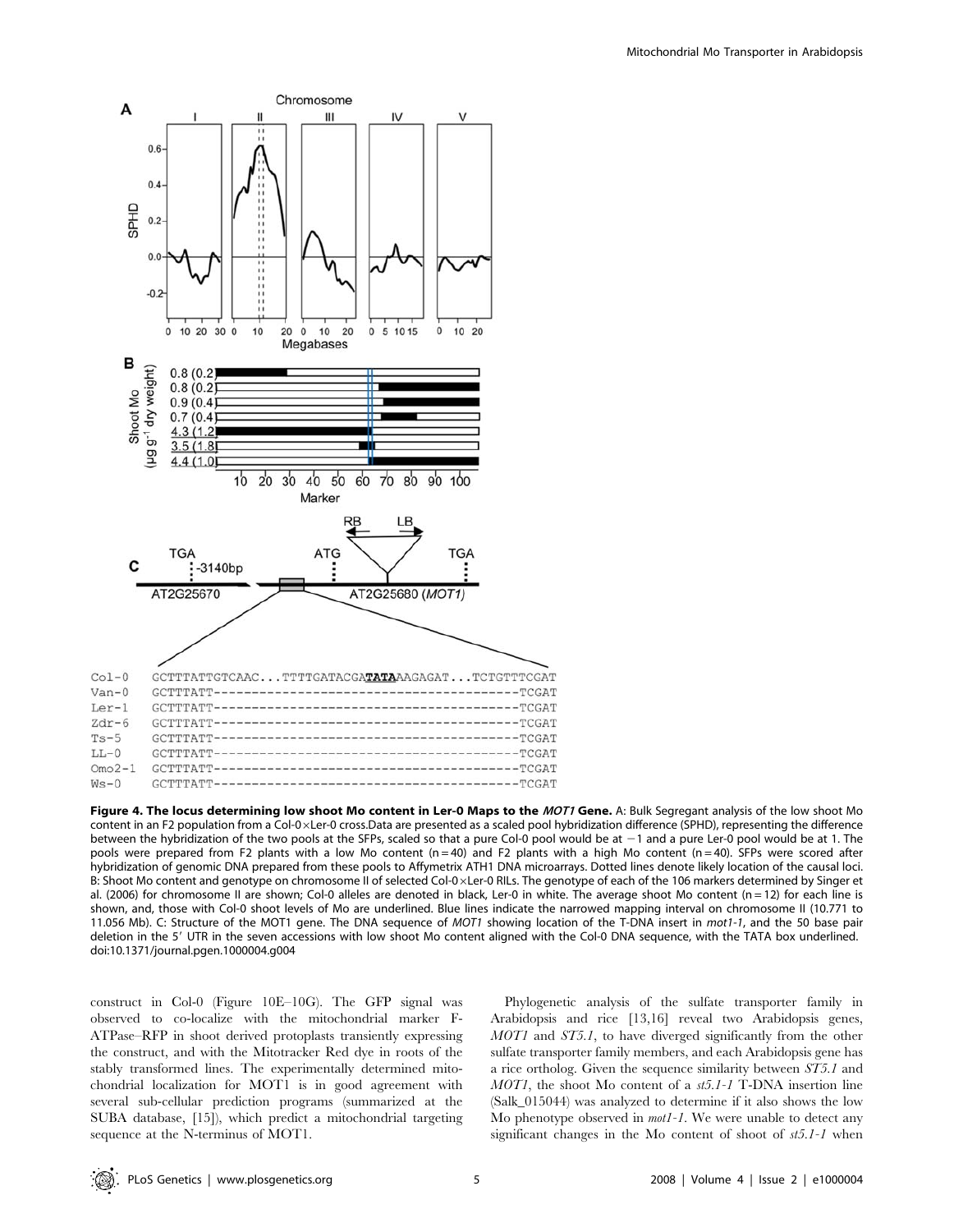

Figure 5. Sulfur accumulation in shoots of Col-0, Ler-0, Van-0, mot1-1, st5.1-1 and the mot1-1st5.1-1 double mutant plants. Data is shown as a five number summary (the minimum,  $1<sup>st</sup>$  quartile, median, 3<sup>rd</sup> quartile and maximum) for each line, and is summarized from an average of 10 replicate plants for each line. No significant differences were observed. Plants were grown in soil for 5 weeks. The data is from the same plants as in Figure 1B. doi:10.1371/journal.pgen.1000004.g005

grown in soil and the roots and shoot Mo accumulation of a mot1- 1/st5.1-1 double mutant was not significantly different from the mot1-1 mutant alone. (Figures 1B and 2B). The Mo content of yeast heterologously expressing the ST5.1 cDNA was found not to be reproducibly significantly different from vector only controls in two independent experiments (Figure 8). Thus, we can find no evidence that ST5.1 is also a Mo transporter. A search of the PiiMS database [4]; www.purdue.edu/ionomics) found four T-DNA lines with insertions in sulfate transporters, representing the ST1, ST2 and ST3 subfamilies (At3g15990, At4g02700, At1g77990, At4g08620), none of which accumulated significantly different levels of Mo than Col-0.

## Discussion

Molybdenum is one of the 14 essential minerals required by plants. Despite its importance as a cofactor in processes ranging from nitrogen metabolism to hormone biosynthesis, we still know relatively little about the regulation, uptake and transport of this transition metal. Using an ionomics approach to identify genes that affect the elemental composition of plants, we identified MOT1 as the causal gene driving reduced shoot Mo in various accessions of Arabidopsis. We have combined several lines of evidence to support this conclusion. First, a 54 bp deletion in the promoter of MOT1 was found to be strongly associated  $(p<0.0001)$  with low shoot Mo content across 92 Arabidopsis accessions. Given the strong association between the presence of this deletion and low shoot Mo content, and the rate of linkage disequilibrium decay in Arabidopsis [17], if this deletion is not the causal polymorphism, it is within 20 kb of the causal polymor-



Figure 6. Expression of MOT1 in Col-0, Ler-0, Van-0 and mot1-1. Steady state MOT1 expression level was compared in shoots (A) and roots (B) of Col-0, Ler-0, Van-0, and mot1-1 using quantitative real time PCR (qRT-PCR). RNA was isolated from shoot and root of plants grown in soil for 5 weeks under short day conditions For normalization across samples expression of the Actin 1 gene was used and the relative expression of MOT1 calculated using the  $2(-AT)$  method. Presented data are the means of at least three biological replicates, ( $2(ACT)$ ) each analyzed 4 times by qRT-PCR. Error bars represent $\pm$ SD. doi:10.1371/journal.pgen.1000004.g006

phism. Second, deficiency complementation with a T-DNA allele (SALK\_118311) indicates that the MOT1 allele found in Ler-0 and Van-0, accessions with a low content of shoot Mo, is responsible for this reduced Mo content. Third, MOT1 shows reduced expression in both Ler-0 and Van-0 compared to Col-0, and the mot1-1 null allele in the Col-0 background phenocopies the low shoot Mo observed in both Ler-0 and Van-0.

Given the fact that MOT1 belongs to the sulfate transporter superfamily, and can transport Mo when expressed in yeast, it is easy to imagine how reduced expression of a Mo transporter could lead to low shoot Mo content, either via reduction in uptake from the soil and/or translocation to the shoot. In Col-0, the functional MOT1 allele is strongly expressed in the root differentiation zone and in mature vasculature tissue of both the roots and the shoots, suggesting a defect in either or both roles could be the possible explanation for the observed phenotype. Our grafting experiments clearly show that the Mo defect is associated with the roots. Surprisingly, the MOT1 protein is not localized to the plasma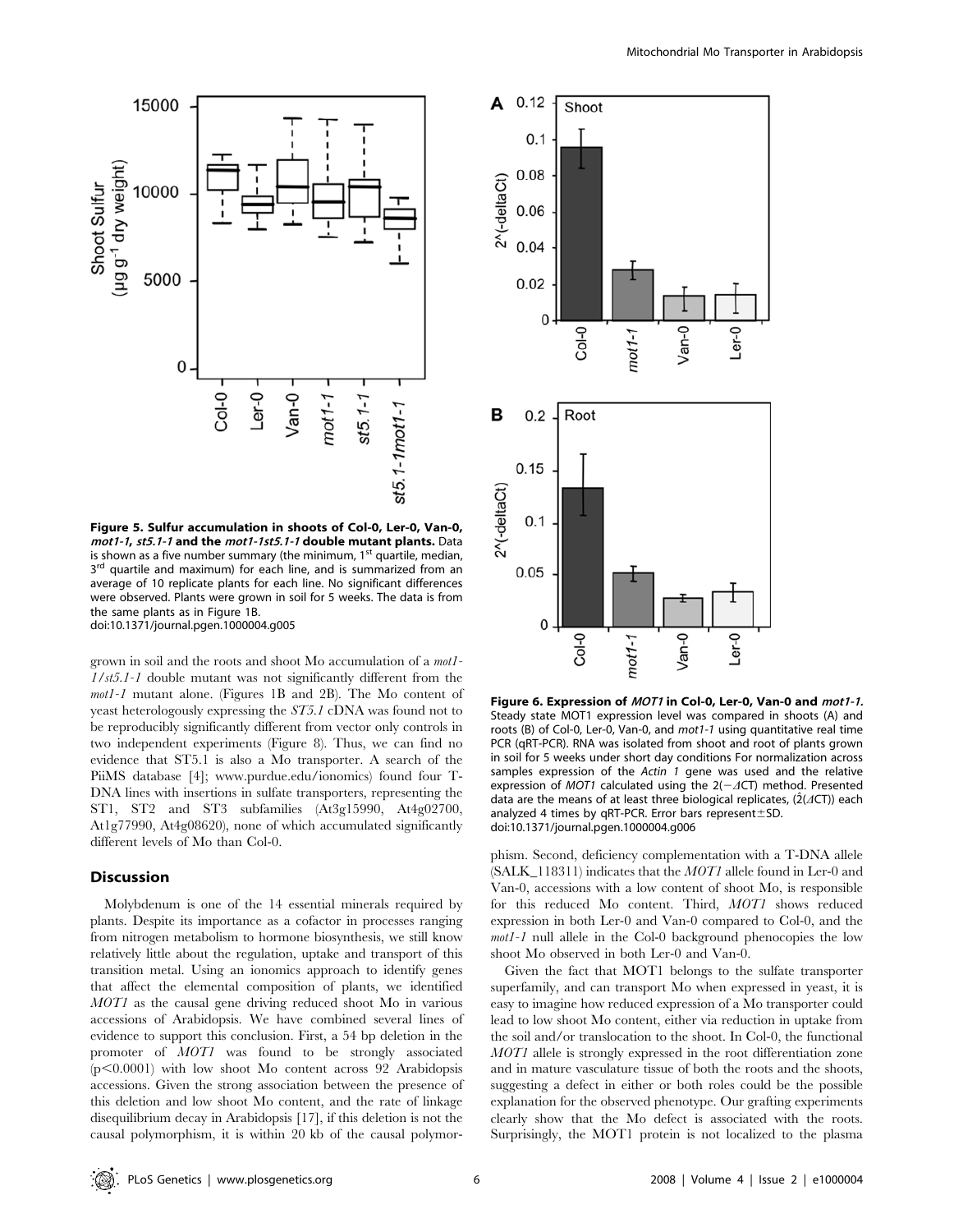

Figure 7. Complementation Studies Indicate MOT1 Natural Variant Is Responsible for Reduced Shoot Mo Content in Ler-0 and Van-0. Shoot Mo content of Col-0, Ler-0, Van-0, mot1-1, and F1 plants from crosses between Col-0 $\times$ Ler-0, Col-0 $\times$ Van-0, Ler-0 $\times$ mot1-1, Van-0 $\times$ mot1-1and Col-0 $\times$ mot1-1 in 5-week old soil grown plants are shown. Data is represented as a five number summary (the minimum,  $1<sup>st</sup>$  quartile, median,  $3<sup>rd</sup>$  quartile and maximum) for each line, and is summarized from an average of 21 replicate plants for each line. Lower case letters denote groups that are not significantly different from each other at  $P<0.01$  with the Holm correction. doi:10.1371/journal.pgen.1000004.g007

membrane of roots cells where it could function in uptake into cells, but rather MOT1 is localized to the mitochondria. Based on these observations, and the grafting data, it is hypothesized that MOT1 regulates whole plant Mo accumulation at the level of the mitochondria in the root. Interestingly, the first committed step in molybdopterin biosynthesis has recently been shown to occur in the mitochondria, and this is consistent with the mitochondria acting as a control point in regulating whole plant Mo content [3]. Given that characterized members of the sulfate transporter superfamily are  $SO_4^{-2}/H^+$  co-transporters, we speculate that MOT1 is transporting  $\text{MoO}_4^{-2}$  from the acidic mitochondrial intermembrane space to either the cytoplasm or the matrix.

While we have localized MOT1 to the mitochondria, the question of how Mo enters the root cells remains. Based on its homology,  $ST5.1$ -1 is a candidate for this role, however a ST5.1 C-terminal GFP fusion was found to localize to the vacuole (Buchner and Hawkesford, unpublished). Additionally, the st5.1-1 T-DNA insertional mutant does not have altered shoot Mo content, and heterologous expression of ST5.1 cDNA in yeast has no effect on Mo accumulation. ST5.1 also appears not to interact with MOT1 since the double mutant st5.1mot1-1 showed the same reduction in Mo content as mot1-1.

Alternatively, the putative plasma membrane molybdate transporter could be from a family unrelated to the SUL gene family, as multiple gene families have been shown to transport  $\text{Zn}^{2+}$  and  $\text{Ca}^{2+}$ , for example [18,19]. Finally, it remains possible that  $\mathrm{MoO_4}^{2-}$  is transported across the plasma membrane through a promiscuous transporter(s) with broad ion specificity as shown for E. coli [20]. Both sulfate and phosphate starvation have been shown to increase Mo accumulation, which suggests that Mo may



Figure 8. Cell Associated Mo in Yeast Expressing Arabidopsis **MOT1.** Cell associated Mo in yeast transformed with either p416 vector only or vector containing cDNAs encoding ST5.1 and MOT1 after growth for 24 hours. Data is represented as a five number summary (the minimum,  $1^{st}$  quartile, median,  $3^{rd}$  quartile and maximum) for each line, and is summarized from  $n = 32$  replicate yeast cultures for each genotype.

doi:10.1371/journal.pgen.1000004.g008

be transported across the plasma membrane by sulfate and phosphate transporters [21,22].

Sequencing results show that the  $MOTI^{\text{Ler-0}}$  allele has a frequency of approximately 7% (7/92) in the natural diversity collection of Arabidopsis obtained from populations collected from a broad geographical region. This frequency is higher than we would expect if the lowered Mo content strongly reduced fitness. For example, the overall reduction in Mo content might cause a reduction in molybdopterin, negatively impacting the activity of MoCo containing enzymes like nitrate reductase. However, we found no significant reduction in growth, N accumulation or nitrate reductase activity in mot1-1 lines when grown with nitrate as the sole N source (data not shown). This suggests that MoCo levels are not limiting in mot1-1. Alternatively, loss of MOT1 function might increase the fitness of Arabidopsis by some as yet unknown process, and the association of Mo with population structure is consistent with Mo accumulation having a selective effect. However, an analysis of haplotype sharing [23] around this gene gave no indication of recent selection on the  $MOTI<sup>Ler-0</sup>$  allele (C. Toomajian, unpublished). Finally, it has been noted that large effect QTLs' might generally be too rare to be detected by association mapping [5,17,24]. The  $MOTI<sup>Ler-0</sup>$  allele provides a clear counter-example, demonstrating that, given the dense marker maps that are now obtainable, association mapping will at least sometimes be a useful tool for finding such loci.

While this paper was in review, Tomatsu et al. [25] also reported that MOT1 is the locus responsible for low Mo in Ler. However, they did not confirm this directly by complementation. Here we conclude that MOT1 is the locus responsible for low Mo in Ler-0 and Van-0 based on genetic complementation, and further show that a deletion in the  $5'$  UTR of  $MOT1$  is strongly associated with low Mo in 92 different Arabidopsis accessions. The sequence for the  $MOTI<sup>Ler</sup>$  locus reported by Tomatsu et al. [25], derived from the Cereon resequencing project [7], differs from the results presented here by two additional amino acid altering SNPs.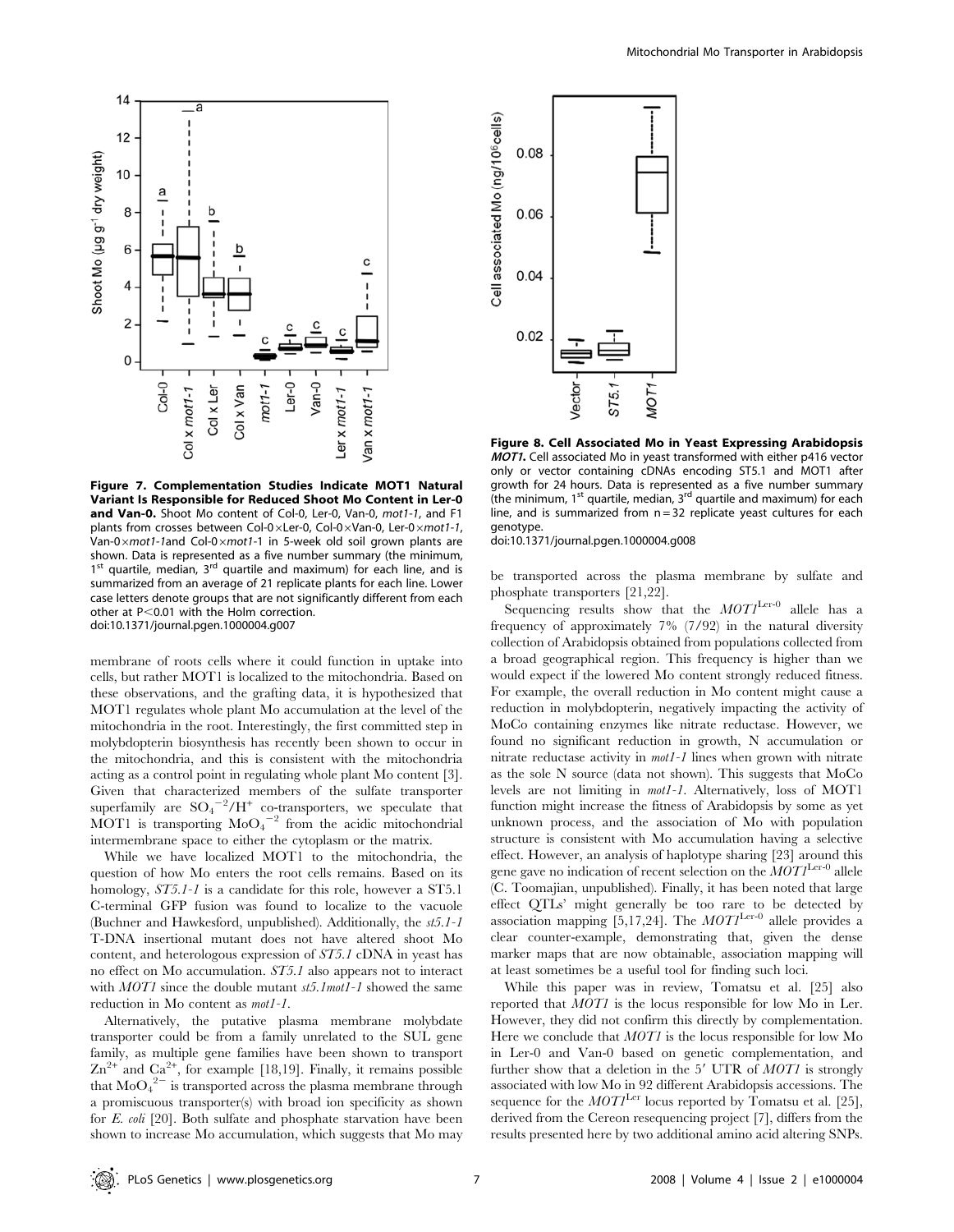

Figure 9. Tissue Localization of Expression of MOT1 Using GUS Activity Visualized by Histochemical Staining. Pictures represent histochemical analysis of GUS activity in Arabidopsis plants stably transformed with a MOT1-promoter-GUS construct. A: Primary root shown from root tip to the beginning of the lateral root development. Boxes denote close-ups shown in B,C and D; B: Root tip and cross section shown in insert panel B2. C: Root elongation zone with a cross section shown in insert panel C2; D: Root shown from between the elongation zone and the start of the lateral root production zone; E: Hypocotyl; F: Fully expanded leaves. Pd – protoderm; co – cortex; vb vascular bundle; ep – epidermis. doi:10.1371/journal.pgen.1000004.g009

The  $MOT<sup>Lex</sup>$  sequence presented here is based on resequencing after PCR amplification, and is consistent with that published by Clark et al. [26]. Furthermore, here we conclude that MOT1 is localized to the mitochondria. This is in contrast to Tomatsu et al. [25], who suggest that MOT1 is localized to the plasma membrane and the secretory and/or endocytic pathways. We attribute these inconsistencies to differences in constructs and localization systems used in the two studies. To determine the localization of MOT1 Tomatsu et al. [25] reported that they prepared a construct in which GFP was fused to the N-terminus of MOT1, blocking the predicted mitochondrial localization signal, and likely mislocalizing the GFP::MOT1 fusion protein in the tobacco BY-2 cells used for transient expression. Results reported here were obtained using a C-terminally fused MOT1::GFP construct that was expressed both transiently and stably in Arabidopsis and that clearly localized to the mitochondria.

In summary, natural variation has been used here to identify a mitochondrially localized Mo transporter that controls both root and shoot Mo content in Arabidopsis. This discovery demonstrates that natural accessions of Arabidopsis are a rich source of interesting alleles, useful for the functional characterization of genes of unknown function. Furthermore, the identification of MOT1 as a regulator of total plant Mo accumulation provides molecular insight into plant Mo homoeostasis.

Note added in proof: While this paper was in review, Tejada-Jimenez et al. [27] published the identification and characterization of the MOT1 ortholog in Chlamydomonas reinhardtii.

## Materials and Methods

#### Plant Materials

All accessions were obtained from the ABRC or Lehle seeds. The insertion of the T-DNA into the *MOT1* coding region in *mot1*-1 and into the ST5.1 coding region in st5.1-1 were verified by sequencing, and the mutant was confirmed to be null for MOT1 expression by RT-PCR (Figure S2). All T-DNA lines analyzed were homozygous for the T-DNA insertion.

#### General Plant Growth Conditions

Plants used for elemental profiling by ICP-MS analysis were grown in a controlled environment, 8 h light:16 h dark (90  $\mu$ mol·m $-2$ ·s $-1$  light intensity) and 19 to 22<sup>°</sup>C [6]. Briefly, seeds were sown onto moist soil (Sunshine Mix LB2; Carl Brehob & Son, Indianapolis, Indiana, United States) with various elements added at subtoxic concentrations [As, Cd, Co, Li, Ni, Pb, and Se [6]] and stratified at  $4^{\circ}$ C for 3 d. Plants were bottom-watered twice per week with  $0.25 \times$  Hoagland solution in which iron was replaced with 10  $\mu$ M Fe-HBED [N,N'-di(2-hydroxybenzyl)ethylenediamine-N,N'-diacetic acid monohydrochloride hydrate; Strem Chemicals, Inc., http://www.strem.com). For elemental analysis after 5-weeks, plants were nondestructively sampled by removing one or two leaves. The plant material was rinsed with  $18 \text{ M}\Omega$  water and placed into Pyrex digestion tubes. To alter the concentration of Mo in the watering solution,  $0.25 \times$  Hoagland solution was made without any  $\text{MoO}_4^{2-}$  which was then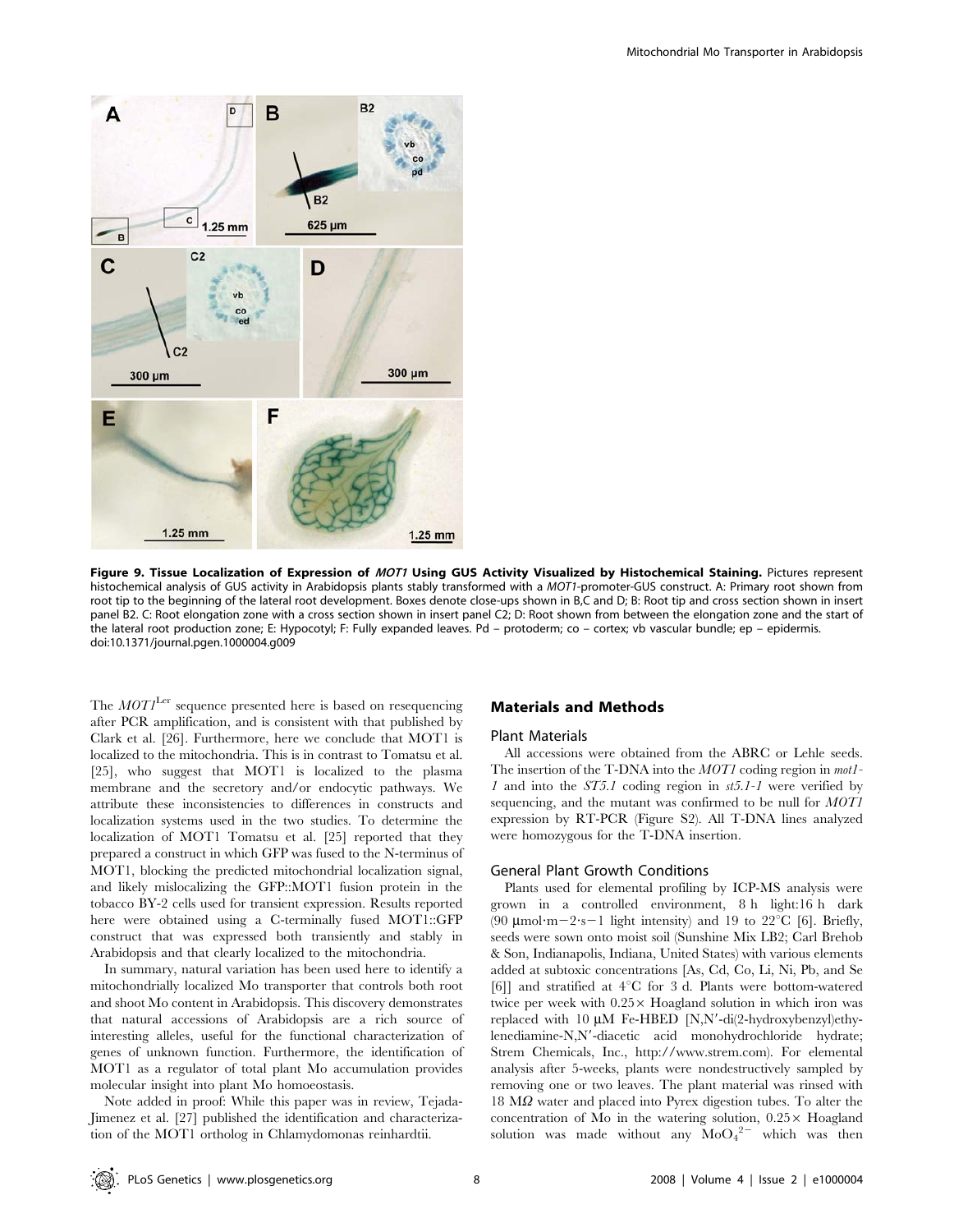

Figure 10. Subcellular localization of MOT1. MOT1::GFP was transiently expressed in Arabidopsis leaf protoplasts co transformed with F1-ATPase::RFP: (A) DIC (B) GFP filter (C) RFP filter and (D) merged image. Roots of Arabidopsis stably transformed with MOT1::GFP and stained with Mitotracker Red: (E) Red Filter (F) GFP Filter (G) Merged. doi:10.1371/journal.pgen.1000004.g010

added back in varying concentrations from a solution of dissolved  $MoO<sub>3</sub>$ .

#### Hydroponic Growth of Arabidopsis

At Purdue University seeds of Col-0 and Ler-0 were germinated in the dark at  $4^{\circ}$ C for 2 days on  $0.5 \times$  Murashige and Skoog media with  $0.5 \times$  MS Vitamins (Caisson Laboratories, Inc.), 3 mg/L Benomyl [methyl 1-(butylcarbamoyl)-2-benzimidazolecarbamate; Sigma, http://www.sigmaaldrich.com), and  $10 \mu M$  Fe-HBED solidified with 1.5% agar in 1.5 ml eppendorf microcentrifuge tubes before being transferred into growth conditions described above. For the first 5 days after germinationthe tubes containing the seedlings were kept covered to maintain high humidity. The bottom of each tube was then removed and the tube inserted into foam floats placed in tubs containing  $\sim$  4 L of 0.25 $\times$  Hoaglands solution with 10  $\mu$ M Fe-HBED. The solution was changed weekly until harvest at 4 weeks from planting. Leaves were harvested as described above. The roots were rinsed twice in distilled water and a third time in double distilled water before being put in Pyrex digestion tubes. At Rothamsted seeds of Col-0, mot1-1 and st5.1mot1-1 were germinated on 0.5% agarose in 0.5 ml tubes (with excised lower portion) in racks placed on boxes (with transparent lids) filled with 700 ml nutrient solution: 1.0 mM  $KNO<sub>3</sub>$ , 0.5 mM  $Ca(NO<sub>3</sub>)<sub>2</sub>$ , 1.0 mM  $KH<sub>2</sub>PO<sub>4</sub>$ , 1.0 mM  $MgSO<sub>4</sub>$ , 100 µM FeEDTA, 30 µM  $H_3BO_3$ , 5 µM MnCl<sub>2</sub>, 1 µM ZnCl, 1 µM CuCl and 0.1 µM Na<sub>2</sub>MoO<sub>4</sub>. To synchronize germination, the boxes were incubated at  $4^{\circ}$ C over night and then transferred to a controlled growth room under light/dark cycle  $16/8h$  at  $20^{\circ}$ C. The nutrition solution was exchanged 2 times per week. After 3 weeks, shoot and root materials were harvested. Roots were washed twice by dipping in deionised water and dried on paper towels before freezing in liquid nitrogen.

#### Tissue Elemental Analysis

At Purdue University tissue samples were dried at  $92^{\circ}$ C for 20 h in Pyrex tubes  $(16\times100 \text{ mm})$  to yield approximately 2–4 mg of tissue for elemental analysis. After cooling, seven of approximately 100 samples from each sample set were weighed. All samples were digested with 0.7 ml of concentrated nitric acid (OmniTrace; VWR Scientific Products; http://www.vwr.com), and diluted to 6.0 ml with 18  $\text{M}\Omega$  water. Elemental analysis was performed with an ICP-MS (Elan DRCe; PerkinElmer, http://www.perkinelmer. com) for Li, B, Na, Mg, P, S,K, Ca, Mn, Fe, Co, Ni, Cu, Zn, As, Se, Mo, and Cd. All samples were normalized to calculated weights, as determined with an iterative algorithm using the bestmeasured elements, the weights of the seven weighed samples, and the solution concentrations, implemented in the PiiMS database [4]. Alternatively, for the data shown in Figure 2B, samples were analyzed at Rothamsted. Frozen plant material was homogenized with a mortar and pestle in liquid nitrogen. After transfer into 2 ml tubes, the plant material was freeze-dried. Samples were acid digested (83%  $HNO<sub>3</sub>$  & 13% (70%)  $HClO<sub>4</sub>$ ) and analyzed by ICP-MS (Agilent ICP-MS 7500ce, Agilent Technologies, Santa Clara, CA, US) [28].

#### Heritability and Association Analysis

Broad sense heritability was calculated using a general ANOVA to account for line and growth tray variation. A linear mixed model adjusting population structure confounding effects as in [14,29] was used to test the marker-trait associations. A brief summary of the model is given below,

## $y = X\alpha + Q\beta + Iu + e$ ; [29]

where y is the vector of phenotype,  $\alpha$  is the vector of fixed allele effects,  $\beta$  is the vector of subpopulation effects, u is the vector of random effects reflecting the genome-wide relatedness, and X, Q, Z are known incidence matrices relating the observations to fixed and random effects, respectively.

The variance of phenotype was modeled as

$$
Var(y) = 2K * \sigma_g^2 + I\sigma_e^2;
$$

Thus, the phenotypic variance can be partitioned into two parts:  $\sigma_{\text{gs}}^2$ , the genetic variance attributable to genome-wide effects, and  $\sigma^2$ <sup>e</sup>, the residual variance.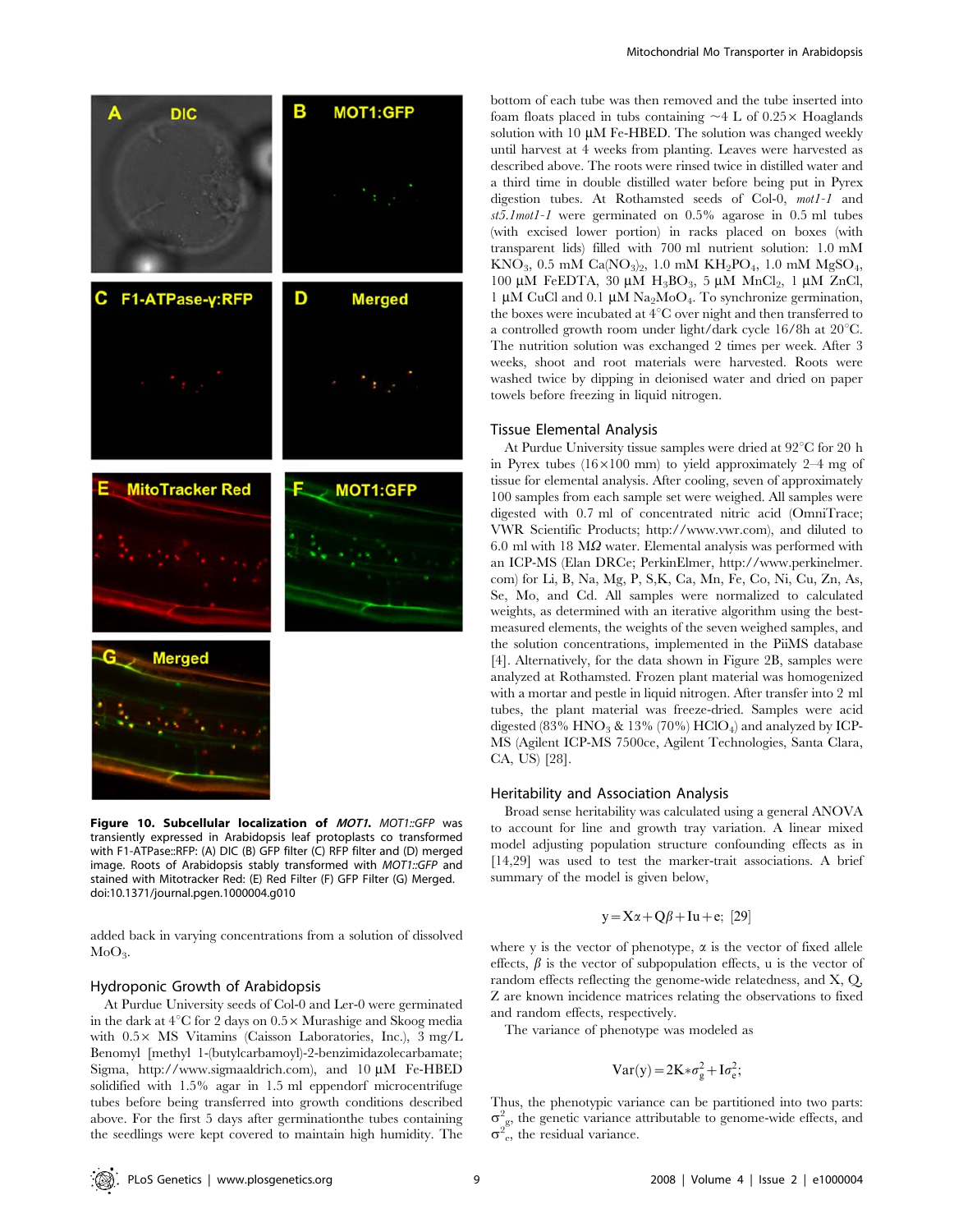The Q and K\* matrix was the same as in [14], with Q being the population assignments by Structure [30] and K\* being the kinship coefficient matrix, estimated as the proportion of shared haplotypes between individual pairs.

## DNA Microarray-Based BSA

DNA microarray-based BSA was realized as previously described [11,31]. Briefly, SFPs were identified between Col-0 and Ler-0 by hybridizing labeled genomics DNA from each one of the accessions to Affymetrix ATH1 microarrays and comparing them to Col-0 hybridizations downloaded from http://www. naturalvariation.org/xam. Two genomic DNA pools from an F2 population of a cross between Ler-0 and the 14501 mutant in the Col-0 background were created and hybridized to separate DNA microarrays. Each one of the pools contained plants with either shoot Mo contents similar to Col-0 (''control'' pool) or low shoot Mo contents similar to Ler (''Low Mo'' pool). At loci unlinked to the low Mo phenotype, the pools should have equivalent amounts of each genotype, and the hybridization signal at each SFP should be intermediate between the two parent accessions, for an average difference between the two DNA microarrays of zero. At linked loci, the difference between the two DNA pools should be approximately two-thirds the difference between the parent accessions. By smoothing the signal across multiple SFPs, noise is reduced and the peak of the differences in hybridization signal will correspond to the chromosomal region of the loci controlling the low Mo trait. Raw hybridization data (.CEL files) for each probe on the ATH1 DNA microarrays used in these experiments have been submitted to the Gene Expression Omnibus (http:// www.ncbi.nlm.nih.gov/geo) for public distribution (Reference #GSE10039).

#### Grafting of Arabidopsis

Seedlings to be grafted as previously described by [10]. Plants were harvested for analysis of shoot Mo content 4 weeks after transfer to soil. Postharvest analysis of graft unions was performed under the stereoscope to identify any adventitious root formation from grafted individuals. Individuals with adventitious roots emerging at or above the graft union or without a clear graft union were eliminated from subsequent analyses.

#### Quantitative Real-Time PCR

Plants were first analyzed by ICP-MS and further used to determine MOT1 transcript levels as described previously by Rus et al., [10]. For MOT1 (At2g25680) transcript quantification the following primers were used: forward primer 5'-GGT GGG TGT GTG GCA CTG T-3' and reverse primer 5'-AGC ACA CCA ACC GGA AAC TT-3'. Four reactions were done per biological sample and three independent replicate samples per genotype were used. to evaluate the transcript abundance of MOT1. Data was analyzed using the SDS software (Applied Biosystems version 1.0), following the method of [32]. Ct values were determined based on efficiency of amplification. The mean Ct values were normalized against the corresponding *ACTIN 1* gene (At2g37620) and Ct values calculated as (Ct  $_{AtMOTI}$ - Ct  $_{ActinI}$ ). The expression of MOT1 was calculated as the  $2^{-A}Ct$  method. The final standard error was estimated by evaluating the  $2^{-\Delta Ct}$  term using  $2^{-\Delta Ct}$  plus standard deviation and  $2^{-ACt}$  minus the standard deviation [32].

#### Cloning and Sequencing of MOT1 Genomic DNA

Genomic DNA was isolated from 10-day-old Arabidopsis Col-0 seedlings using a DNeasy plant mini kit (Qiagen, Valencia, CA). MOT1 clones containing approximately 1 kb upstream to the

ORF, and approximately 0.250 kb downstream to the ORF were sequenced. The following primers were used to amplify different PCR products spanning the selected genomic region . Forward primers were: FP1 5'-CGA GCA AAC TAG AAA AGA GAT CG-3', FP2 5'-CAG GTG TTA GCT GTT TAA CTG-3', FP3-5'-GCG ATT TCG TCT ACC GC-3' and FP4 5'-GGT TTG GAG CAA TGC C-3'. The corresponding reverse primers were: RP1 5'-CAA AAA CCA AAG CGT TGA CA-3', RP2 5'-GGA CAC CGT AAA CTG C-3' and RP3 5'-GGG AAG ATG TAG GTG G-3'. Conditions used in all PCR reactions were: initial denaturation 94 $\rm ^{\circ}C$  followed by 30 cycles of 94 $\rm ^{\circ}$  C 30 sec, 50 $\rm ^{\circ}$  C 40 sec,  $72^{\circ}$  C 1 min 30 sec and final extension at  $72^{\circ}$  C for 10 min. All PCR products were cloned using TOPO XL PCR cloning kit (Invitrogen Corporation, Carlsbad, CA), and sequenced using Big dye terminator v 3.0 method (Applied Biosystems Foster city, CA) with T7 and universal M13 primers.

#### Cloning of MOT1 cDNA

The MOT1 cDNA was isolated by RT-PCR. Oligonucleotide primers MOT1-5' (5'-ATG GAG TCT CAG TCT CAG AGA GGT CAA-3') and MOT1-3' (5'-TCA AGC ATG TTC ACC GGA TTG CGG GGG-3') were designed to amplify the coding sequence. Total RNA was extracted from roots of 4-week-old Arabidopsis plants grown on solidified one-half Murashige and Skoog + B5 vitamin medium using RNeasy Plant Mini Kit (Qiagen, Hilden, Germany). Reverse transcription was carried out at  $50^{\circ}$ C in 20 ul solution containing 1 ug total RNA, 0.5 ug oligo (dT) primer, 10 nmol dNTPs and 200 units Superscript II reverse transcriptase (Gibco BRL, Rockville, MD, USA). PCR was carried out on the first-strand cDNA using Ex Taq DNA polymerase (Takara) following the manufacturer's protocols. After a standard PCR of 30 cycles, aliquots were run on an agarose gel. The fragment of putative size was cloned into a  $pGEM-T$  Easy vector (Promega) and identified by DNA sequencing. For yeast expression studies, the MOT1 cDNA insert from  $pGEM-T$  Easy vector (Promega) was amplified using PCR with the primers (5'-CGG ACT AGT CCA TGG AGT CTC AGT CTC AGA GAG GT-3') and (5'-TCC GGA TCC TCA AGC GTA ATC AGG AAC ATC GTA AGG GTA AGC ATG TTC ACC GGA TTG CGG GGG-3'), with an HA tag encoded by the reverse promoter. The fragments were cloned into p416 GPD (-uracil (ura)) (ATCC nos. 87360). Two separate MOT1::GFP fusion protein constructs were cloned, one at Purdue (v1) and one at Rothamsted (v2). To construct the MOT1::GFP $(v1)$  fusion protein, MOT1 was amplified from cDNA using PCR with 5'-TGC TCT AGA GCA TGG AGT CTC AGT CTC AGA GAG GT-3' (MOT1, 5' primer) and 5'-TCC GGA TCC TTC CTC CTC CAG CAT GTT CAC CGG ATT GCG GGG G-3' (MOT1, 5' primer) primers. The PCR product was confirmed by sequencing and cloned into the XbaI and BamHI sites of the 326-SGFP plasmid (kindly provide by Inhwan Hwang, POSTECH, Korea) to created chimeric GFP fusion constructs under the control of the 35S promoter.

## MOT1-Promoter-GUS and 35S-Promoter- MOT1::GFP (v2) Fusion Constructs

The use of the two specific oligonucleotide primers 5'-GGA TCC GCA GTC GAG CTT ACC AAT TCT C-3' and 5'-GGA TCC GAA ACA GAG CAA TAA GCG TAT CTC-3' allowed isolation of a 1778 bp MOT1-promoter DNA fragment  $(-1801$  to  $-21$  from the translation start site) from Arabidopsis Col-0 genomic DNA by PCR. After subcloning in pGEM-Teasy (Promega) and sequencing, the BamHI restriction sites in the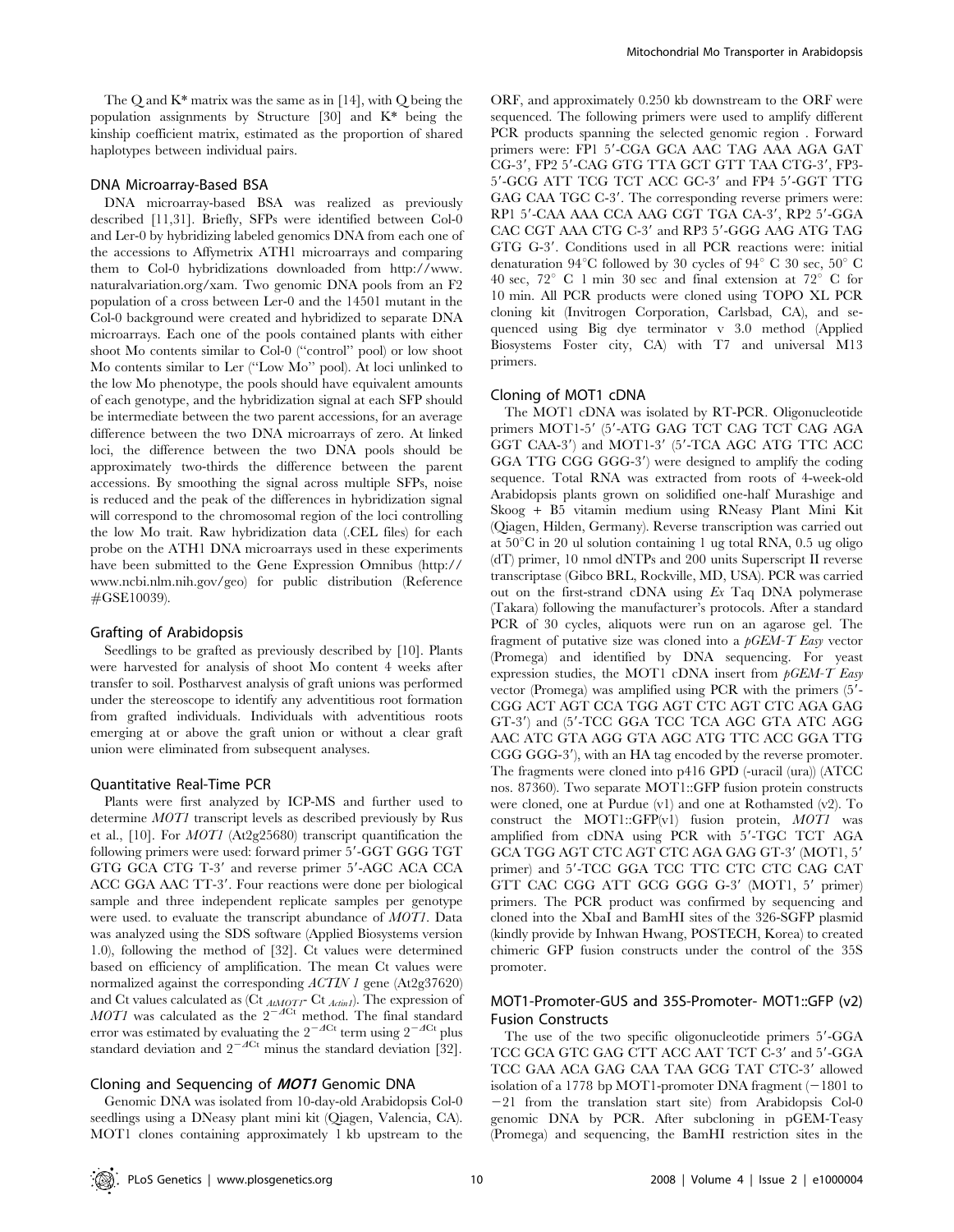primer sequences were used for further cloning of the promoter DNA fragment into the BamHI site of the pBI101 vector (Clontech, Mountain View, USA) harboring the promoterless  $\beta$ glucuronidase gene. For preparation of the MOT1::GFP(v2) construct the full ORF without the stop codon (TGA) was amplified from total cDNA by using the two specific oligonucleotide primers 5'-GGA TCC AAT GGA GTC TCA GTC TCA GAG AG-3' and 5'-GGA TCC AGC ATG TTC ACC GGA TTG CGG GG-3'. The Bam HI restriction site replacing the stop codon allowed the cloning of the coding DNA in frame to the GFP gene in the binary vector pBIN19 [33], which contained the cauliflower mosaic virus 35S-promoter-MCS-GFP cassette. The binary plasmids were transformed into Agrobacterium tumefaciens GV3101 (pM P90) [34] by the freeze/thaw method. Arabidopsis Col-0 plants were transformed using the floral dip method (Clough and Bent, 1998). Transgenic plants were selected on solidified  $\frac{1}{2}$ MS media [35] containing 50 mg/l kanamycin sulphate. Kanamycin-resistant homozygous T3 progenies derived from 5 independent transgenic lines were used for analysis.

#### Cloning ST5.1 cDNA

Total RNA and first strand cDNA was isolated from Col-0 seedlings as described for qRT-PCR. The first strand cDNA was used as a template to synthesize ST 5.1 cDNA using the following primers: SpeI-FP 5'-CGA CTA GTA TGG CGG TCG CAA TAT CTG GGA GT-3' BamHI-HA-3'RP 5'-CGG GAT CCT TAA GCG TAA TCC GGA ACA TCA TAC GGG TAG TTT GCG AGT ATC GGG TT3'. The reverse primer contained the HA tag. PCR conditions are as follows: initial denaturation  $94^{\circ}$ C followed by 30 cycles of 94 $^{\circ}$  C 30 sec, 50 $^{\circ}$  C 40 sec, 72 $^{\circ}$  C 1 min 20 sec and final extension at  $72^{\circ}$  C for 10 min. PCR products were cloned and sequenced as before. Plasmid DNA containing ST5.1 HA were digested with SpeI and BamHI and the cDNA fragment cloned into p416 GPD (Glycerol 3-phosphate dehydrogenase promoter) using the same restriction enzymes. The ligated products were chemically transformed into  $\vec{E}$ . coli DH5 $\alpha$  and the positive clones were identified using a vector primer (FP-5'-AAT GGA GTG ATG CAA CCT-3') and the reverse primer BamHI-HA-3'RP HA.

#### Histochemical Staining of MOT1 Promoter-GUS Plants

Transgenic Arabidopsis Col-0 plants were germinated and grown vertically on  $0.5 \times$  MS agar plates containing 1% sucrose. Plants were transferred to 5 cm Petri dishes containing 2–4 ml staining solution, containing 0.05% 5-bromo 4 chloro 3 indolyl  $\beta$ -D glucuronic acid in 0.1 M sodium phosphate, 10 mM EDTA, 0.5 mM potassium ferricyanide, 0.5 mM potassium ferrocyanide, 0.3% triton X-100 and 10% methanol (pH 7.5). Vacuum infiltration for 1 min was performed twice and the staining reaction allowed to proceed in the dark at  $37^{\circ}$ C until the blue indigo color appeared. After straining plant samples were rinsed twice in 70% ethanol for 30 min then in 100% ethanol until chlorophyll was removed. After staining and destaining samples were analysed by optical microscopy.

#### Subcellular Localization of MOT1 in Arabidopsis

The MOT1::GFP(v1) construct and a mitochondria marker,  $F1-ATPase-\gamma-RFP$  [36], were co-transformed into purified Arabidopsis leaf protoplasts using polyethyleneglycol method [37]. The protoplasts were incubated for 20 hours at  $22^{\circ}$ C, and examined under an epi-fluorescence microscope, Nikon Eclipse 80i (Nikon USA, Melville, NY). Images of the mitochondria marker and the green fluorescence of MOT1::GFP were sequentially taken within 1 second in the same cell, because plant mitochondria actively

moves along F-actins [38]. The filter sets used were 31303 for RFP and 31001 for GFP from Chroma Technol Corp (Rockingham, VT).

The plants containing stably transformed 35S-Promoter-MOT1::GFP (v2) fusion constructs described above were grown vertically on B5 plates under continuous light for two weeks. The seedlings were harvested, and incubated with  $0.2 \mu M$  Mito-Tracker Red CM-H2X ROS (Invitrogen, Carlsbad, CA) for 10 min at room temperature, and examined using a confocal microscope, Nikon Eclipse 80i (Nikon USA, Melville, NY) using green HeNe laser line (543 nm) for the GFP and red HeNe laser line (633 nm) for MitoTracker.

#### Functional Characterization of MOT1 in Yeast

The MOT1-HA and ST5.1-HA containing plasmids were transferred into the Saccharomyces cerevisiae yeast wild-type strain BY4742 ( $MAT\alpha$  his3 leu2 lys2 ura3) by the lithium acetate method [39]. The transformants were selected on SD minimal media containing 20 g  $l^{-1}$  glucose or glactose and required amino acids. Yeast transformants were first pre-grown at  $30^{\circ}$ C and  $320$  rpm in four different culture tubes per construct for one day in SD URAminimal media. Each independent culture was used to inoculate 8 wells of a 2 mL square deep well 96-well plate (600 µL per well defined minimal growth medium inoculated with  $20 \mu L$  of yeast culture). The plate was covered with a breathable seal and incubated at  $30^{\circ}$ C with shaking at 400 rpm for 24 hr. An AcroPrep® 96 PVDF (Polyvinylidene fluoride) filter membrane (0.45  $\mu$ m, 350  $\mu$ L) micro well plate (Pall Life Sciences) was wetted by partially filling with methanol and filtered using a vacuum block. Wells were then filled with deionized water and similarly filtered. Yeast culture samples, grown in the 2 ml deep well 96-well plates, were transferred to the 96-well filter plates  $(200 \mu L/well)$ and the yeast growth media removed by filtration. The same amount of culture samples was concurrently transferred into Clear View<sup>®</sup> micro plate (Whatman) for optical density measurement with a Dynex Opsys MR plate reader. Yeast cells on the membrane were washed four times, respectively, with  $1 \mu M$ EDTA, pH 8, and deionized water. 96-well filter plates were dried at 88 $\degree$ C for 2 h. Concentrated nitric acid (100  $\mu$ L/well) was added, the plate covered with polypropylene lid, and placed in a preheated heating block set at 88°C for 35 min to digest the yeast cells. The digested samples were diluted with a gallium internal standard (5 ppb final concentration) and filtered into a 2-mL square deep well 96-well plate containing Triton X-100 (0.025%,  $300 \mu L$ ). The final dilution volume was 1.6 mL, giving an acid and Triton X-100 concentration of about 6.5% and 0.005%, respectively. The filtered culture medium, as well as the original medium, was diluted 50 times but otherwise the matrix prepared in the same manner as the samples. The samples and the media were analyzed on a Perkin Elmer Elan DRC-e ICP-MS coupled with Elemental Scientific SC-2 autosampler and Apex Q nebulizer sample introduction system, and the following analytes quantified: Na, Mg, P, S, K, Ca, Mn, Fe, Co, Ni, Cu, Zn, Mo and Cd. Solution concentrations for all yeast sampleswere normalized to the measured optical densities of the corresponding yeast culture. The amount of yeast was converted from OD to number of cells using the conversion factor of 1ml of 1 OD culture containing  $3\times10^7$  cells.

#### Accession Numbers

The Arabidopsis Biological resource Center (ABRC) accessions used in this paper were CS22660, CS20, CS1965, CS1968, CS1971, CS1986,CS1925, CS1939,CS1975.